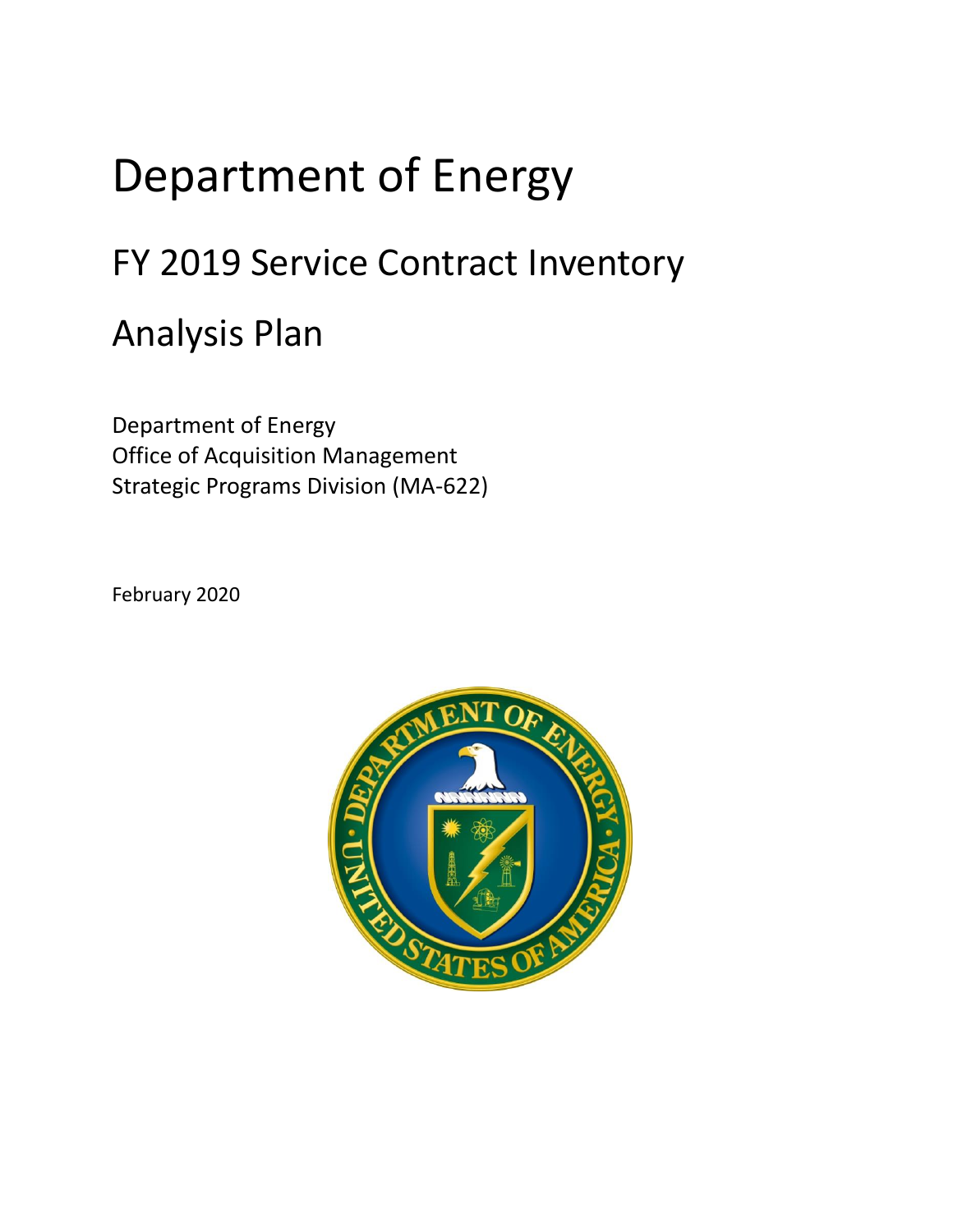## **Department of Energy FY 2019 Service Contract Inventory Plan for Analysis**

The Department of Energy (DOE) approach will be performed in accordance with the criteria set out in Consolidated Appropriations Act, 2010, (Pub. L. No. 111-117, § 743 (2009)), Appendix D of the November 5, 2010 OMB Memorandum on Service Contract Inventories, and will ultimately identify contracts for a more in-depth review.

DOE will develop the basic inventory in accordance with OMB guidance using FPDS-NG data to address a number of the inventory requirements consistent with the Consolidated Appropriations Act. A list of special interest functions by Product Service Code (PSC) for contracts to be reviewed in response to the criteria required by Section 743 is shown below.

| <b>PSC</b>        | <b>PSC Description</b>                               |
|-------------------|------------------------------------------------------|
| C219              | Architect and Engineering- General: Other            |
| D302              | IT and Telecom- Systems Development                  |
| D307              | IT and Telecom- IT Strategy and Architecture         |
| D310              | IT and Telecom- Cyber Security and Data Backup       |
| D314              | IT and Telecom- System Acquisition Support           |
| D399              | IT and Telecom- Other IT and Telecommunications      |
| F999              | Other Environmental Services                         |
| M <sub>1</sub> GC | Operation of Fuel Storage Buildings                  |
| R408              | Support-Professional: Program Management/Support     |
| R413              | Support-Professional: Specifications Development     |
| R423              | Support-Professional: Intelligence                   |
| R425              | Support-Professional: Engineering/Technical          |
| R497              | Support- Professional: Personal Services Contracts   |
| R499              | Support-Professional: Other                          |
| R699              | Support-Administrative: Other                        |
| R704              | Support-Management: Auditing                         |
|                   | Support-Management: Contract/Procurement/Acquisition |
| R707              | Support                                              |
| R799              | Support-Management: Other                            |
| S <sub>206</sub>  | Housekeeping- Guard                                  |
| U099              | Education/Training-Other                             |
| X <sub>1</sub> GC | Lease/Rental of Fuel Storage Buildings               |
| Y1EC              | Construction of Production Buildings                 |
| Y1JZ              | Construction of Miscellaneous Buildings              |
| Y1PZ              | Construction of Other Non-Building Facilities        |

DOE will take the following steps in the process of its analysis:

- **Step 1:** Identify service contracts with special interest functions.
- **Step 2:** Notify respective programs responsible for contract functions.
- **Step 3:** Programs identify contracts for in-depth review based on following criteria:
	- $\circ$  Based on the 10 criteria identified within the Consolidated Appropriations Act, DOE Programs will prioritize its selection of contracts for further review in the following order:
		- Tier 1: Potential for inherently governmental performance by contractors;
		- Tier 2: Contracts providing services classified as special interest functions;
		- Tier 3: Contracts that do *not* include special interest functions, but were awarded on a non-competitive basis; and
		- Tier 4: Contracts that do *not* include special interest functions, but meet any one of the remaining designated criteria.